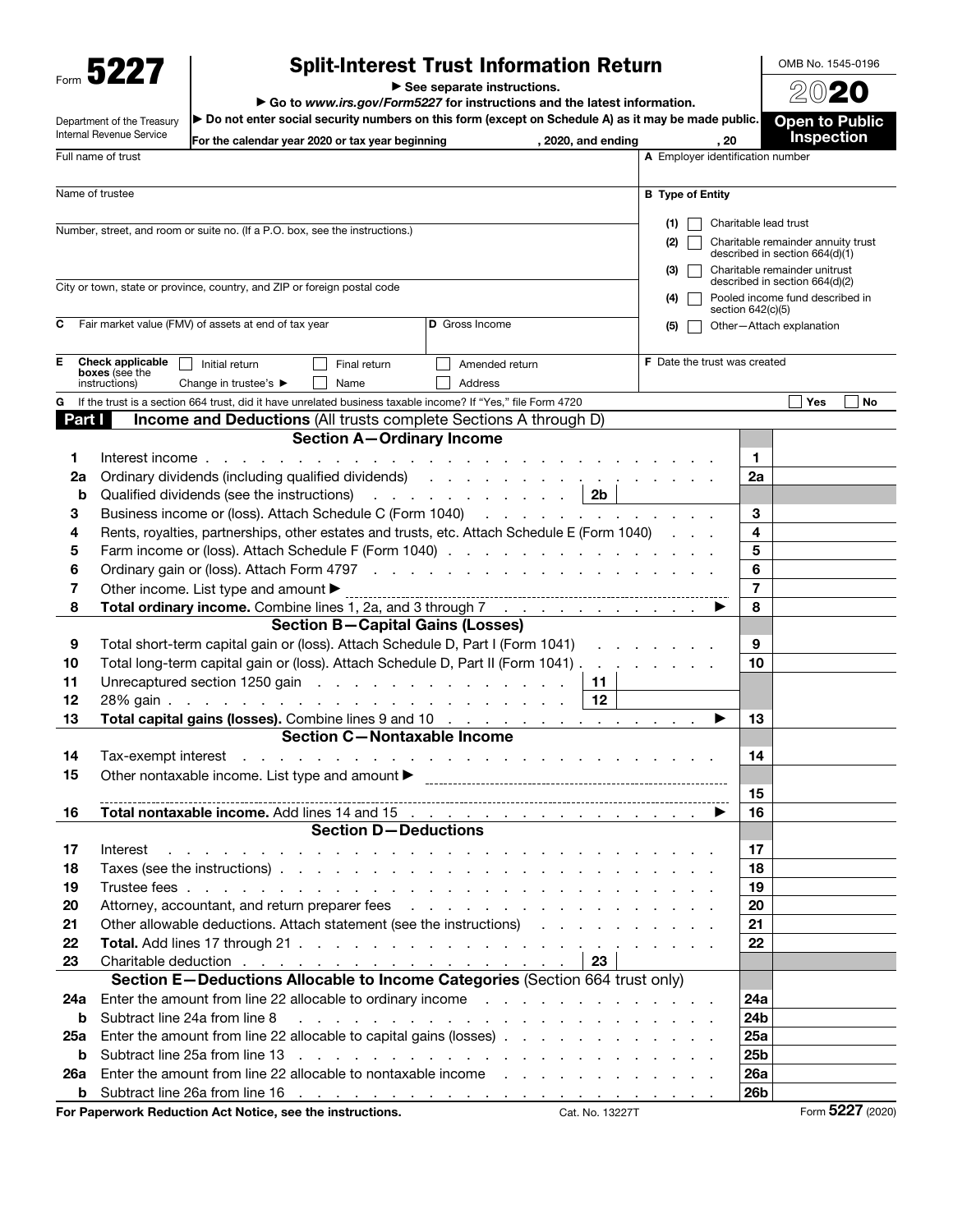Form 5227 (2020) Page 2

| Part II | Schedule of Distributable Income (Section 664 trust only) (See the instructions)                                                                                                                                                 |                                 |                          |  |                                                          |                                                    |                            |                       |  |                              |
|---------|----------------------------------------------------------------------------------------------------------------------------------------------------------------------------------------------------------------------------------|---------------------------------|--------------------------|--|----------------------------------------------------------|----------------------------------------------------|----------------------------|-----------------------|--|------------------------------|
|         | Accumulations                                                                                                                                                                                                                    |                                 |                          |  | (a) Ordinary income                                      |                                                    | (b) Capital gains (losses) | (c) Nontaxable income |  |                              |
|         | Net Investment Income (NII) Classification                                                                                                                                                                                       |                                 | Excluded<br>Income       |  | Accumulated<br>NII post 2012                             | Excluded<br>Accumulated<br>NII post 2012<br>Income |                            | Excluded<br>Income    |  | Accumulated<br>NII post 2012 |
| 27      | Undistributed income from prior tax years                                                                                                                                                                                        |                                 |                          |  |                                                          |                                                    |                            |                       |  |                              |
| 28      | Current tax year net income (before distributions):<br>. In column (a), enter the amount from line 24b<br>. In column (b), enter the amount from line 25b<br>• In column (c), enter the amount from line 26b                     |                                 |                          |  |                                                          |                                                    |                            |                       |  |                              |
| 29      | Total distributable income. Add lines 27 and 28                                                                                                                                                                                  |                                 |                          |  |                                                          |                                                    |                            |                       |  |                              |
| 30      | <b>Part III-A</b> Distributions of Principal for Charitable Purposes<br>Principal distributed in prior tax years for charitable purposes                                                                                         |                                 |                          |  |                                                          |                                                    |                            | 30                    |  |                              |
|         |                                                                                                                                                                                                                                  |                                 |                          |  |                                                          |                                                    |                            |                       |  |                              |
| 31      | Principal distributed during the current tax year for charitable purposes. Fill in the information for<br>columns (A), (B), and (C) and enter the amount distributed on the space to the right. (see the<br>instructions)<br>(A) | (B)                             |                          |  |                                                          | (C)                                                |                            |                       |  |                              |
|         | Payee's name and address                                                                                                                                                                                                         | Date of distribution            |                          |  | Charitable purpose and description of assets distributed |                                                    |                            |                       |  |                              |
| а       |                                                                                                                                                                                                                                  |                                 |                          |  |                                                          |                                                    |                            |                       |  |                              |
|         |                                                                                                                                                                                                                                  |                                 |                          |  |                                                          |                                                    |                            | 31a                   |  |                              |
| b       |                                                                                                                                                                                                                                  |                                 |                          |  |                                                          |                                                    |                            |                       |  |                              |
|         |                                                                                                                                                                                                                                  |                                 |                          |  |                                                          |                                                    |                            |                       |  |                              |
|         |                                                                                                                                                                                                                                  |                                 |                          |  |                                                          |                                                    |                            | 31b                   |  |                              |
| с       |                                                                                                                                                                                                                                  |                                 |                          |  |                                                          |                                                    |                            |                       |  |                              |
|         |                                                                                                                                                                                                                                  |                                 |                          |  |                                                          |                                                    |                            |                       |  |                              |
|         |                                                                                                                                                                                                                                  |                                 |                          |  |                                                          |                                                    |                            | 31c                   |  |                              |
|         | <b>Total.</b> Add lines 30 through 31c<br>32<br>the contract of the contract of the contract of the contract of the contract of<br>Accumulated Income Set Aside and Income Distributions for Charitable Purposes                 |                                 |                          |  |                                                          | 32                                                 |                            |                       |  |                              |
|         | Part III-B<br>Grantor type trusts complete only lines 35 and 36 (see the instructions)                                                                                                                                           |                                 |                          |  |                                                          |                                                    |                            |                       |  |                              |
| 33а     | Accumulated income set aside in prior tax years for which a deduction was claimed under                                                                                                                                          |                                 |                          |  |                                                          |                                                    |                            |                       |  |                              |
|         | section 642(c) $\ldots$ $\ldots$ $\ldots$ $\ldots$ $\ldots$ $\ldots$                                                                                                                                                             |                                 |                          |  |                                                          |                                                    |                            | 33a                   |  |                              |
| b       | Enter the amount shown on line 23                                                                                                                                                                                                | the contract of the contract of |                          |  |                                                          |                                                    |                            | 33 <sub>b</sub>       |  |                              |
| 34      | Add lines 33a and 33b<br>and a state of the contract and a state                                                                                                                                                                 |                                 |                          |  |                                                          |                                                    |                            | 34                    |  |                              |
| 35      | Distributions made during the tax year (see the instructions):                                                                                                                                                                   |                                 |                          |  |                                                          |                                                    |                            |                       |  |                              |
|         | • For income set aside in prior tax years for which a deduction was claimed under section 642(c),                                                                                                                                |                                 |                          |  |                                                          |                                                    |                            |                       |  |                              |
|         | • For charitable purposes for which a charitable deduction was claimed under section 642(c) in<br>the current tax year, or                                                                                                       |                                 |                          |  |                                                          |                                                    |                            |                       |  |                              |
|         | • For charitable purposes by a grantor type trust for which a charitable deduction was claimed<br>under section 170 upon contribution to the trust                                                                               |                                 |                          |  |                                                          |                                                    |                            |                       |  |                              |
|         | Fill in the information for columns (A), (B), and (C) and enter the amount distributed on the line<br>to the right.                                                                                                              |                                 |                          |  |                                                          |                                                    |                            |                       |  |                              |
|         | (A)<br>Payee's name and address                                                                                                                                                                                                  | (B)<br>Date of distribution     |                          |  | Charitable purpose and description of assets distributed | (C)                                                |                            |                       |  |                              |
| а       |                                                                                                                                                                                                                                  |                                 |                          |  |                                                          |                                                    |                            |                       |  |                              |
|         |                                                                                                                                                                                                                                  |                                 |                          |  |                                                          |                                                    |                            | 35a                   |  |                              |
| b       |                                                                                                                                                                                                                                  |                                 |                          |  |                                                          |                                                    |                            |                       |  |                              |
|         |                                                                                                                                                                                                                                  |                                 |                          |  |                                                          |                                                    |                            |                       |  |                              |
|         |                                                                                                                                                                                                                                  |                                 |                          |  |                                                          |                                                    |                            | 35 <sub>b</sub>       |  |                              |
| с       |                                                                                                                                                                                                                                  |                                 |                          |  |                                                          |                                                    |                            |                       |  |                              |
|         |                                                                                                                                                                                                                                  |                                 |                          |  |                                                          |                                                    |                            | 35c                   |  |                              |
| 36      | Add lines 35a through 35c                                                                                                                                                                                                        |                                 |                          |  |                                                          |                                                    |                            | 36                    |  |                              |
| 37      | Carryover. Subtract line 36 from line 34 .                                                                                                                                                                                       |                                 | <b>Contract Contract</b> |  |                                                          |                                                    |                            | 37                    |  |                              |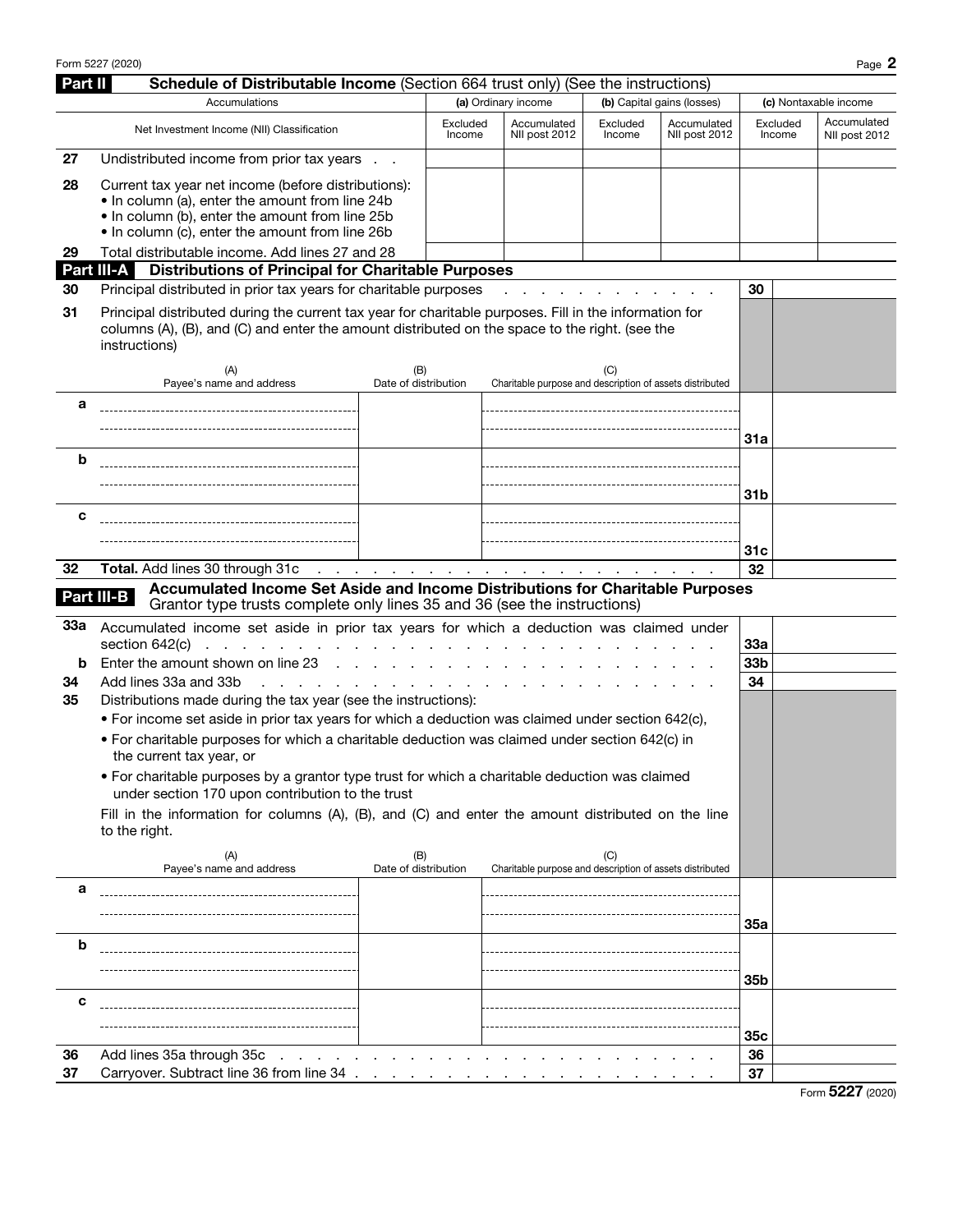| Part IV    | <b>Balance Sheet</b> (see the instructions)                                                                                         |            |                                      |                                      |                                   |
|------------|-------------------------------------------------------------------------------------------------------------------------------------|------------|--------------------------------------|--------------------------------------|-----------------------------------|
|            | <b>Assets</b>                                                                                                                       |            | (a) Beginning-of-<br>Year Book Value | (b) End-of-Year<br><b>Book Value</b> | (c) FMV (see the<br>instructions) |
| 38         | Cash-non-interest-bearing.                                                                                                          | 38         |                                      |                                      |                                   |
| 39         | Savings and temporary cash investments                                                                                              | 39         |                                      |                                      |                                   |
| 40a        | Accounts receivable  <br>40a                                                                                                        |            |                                      |                                      |                                   |
| b          | Less: allowance for doubtful accounts<br>40b                                                                                        |            |                                      |                                      |                                   |
| 41         | Receivables due from officers, directors, trustees, and other disqualified                                                          |            |                                      |                                      |                                   |
|            | persons (attach statement)                                                                                                          | 41         |                                      |                                      |                                   |
| 42a        | Other notes and loans receivable $\ldots$ $\ldots$ $\vert$ 42a                                                                      |            |                                      |                                      |                                   |
| b          | Less: allowance for doubtful accounts $\therefore$ 42b                                                                              |            |                                      |                                      |                                   |
| 43         | Inventories for sale or use $\qquad \qquad \ldots \qquad \qquad \ldots \qquad \qquad \ldots \qquad \ldots$                          | 43         |                                      |                                      |                                   |
| 44         | Prepaid expenses and deferred charges<br>and the contract of the contract of                                                        | 44         |                                      |                                      |                                   |
| 45а        | Investments-U.S. and state government obligations (attach statement)                                                                | 45a        |                                      |                                      |                                   |
| b          | Investments-corporate stock (attach statement)                                                                                      | 45b        |                                      |                                      |                                   |
| C          | Investments-corporate bonds (attach statement)                                                                                      | 45c        |                                      |                                      |                                   |
| 46a        | Investments-land, buildings, and equipment:                                                                                         |            |                                      |                                      |                                   |
|            | basis (attach statement) $\ldots$ $\ldots$ $\ldots$ $\ldots$   46a                                                                  |            |                                      |                                      |                                   |
| b          | 46b<br>Less: accumulated depreciation                                                                                               |            |                                      |                                      |                                   |
| 47         | Investments-other (attach statement)<br>and the company                                                                             | 47         |                                      |                                      |                                   |
| 48a        | Land, buildings, and equipment: basis $\ldots$ . $\vert$ 48a                                                                        |            |                                      |                                      |                                   |
| b          | 48 <b>b</b><br>Less: accumulated depreciation $\ldots$ $\ldots$                                                                     |            |                                      |                                      |                                   |
| 49         | Other assets. Describe ▶                                                                                                            | 49         |                                      |                                      |                                   |
| 50         | Total assets. Add lines 38 through 49 (must equal line 60)<br>$\ldots$ $\blacktriangleright$                                        | 50         |                                      |                                      |                                   |
|            | <b>Liabilities</b>                                                                                                                  |            |                                      |                                      |                                   |
| 51         | Accounts payable and accrued expenses                                                                                               | 51         |                                      |                                      |                                   |
| 52         | Deferred revenue<br>the contract of the contract of the contract of the contract of the contract of the contract of the contract of | 52         |                                      |                                      |                                   |
| 53         | Loans from officers, directors, trustees, and other disqualified persons                                                            | 53         |                                      |                                      |                                   |
| 54         | Mortgages and other notes payable (attach statement)                                                                                | 54         |                                      |                                      |                                   |
| 55         | Other liabilities. Describe ▶                                                                                                       | 55         |                                      |                                      |                                   |
| 56         | Total liabilities. Add lines 51 through 55 ▶                                                                                        | 56         |                                      |                                      |                                   |
|            | <b>Net Assets</b>                                                                                                                   |            |                                      |                                      |                                   |
| 57         | Trust principal or corpus                                                                                                           | 57         |                                      |                                      |                                   |
| <b>58a</b> | Undistributed income                                                                                                                | <b>58a</b> |                                      |                                      |                                   |
| b          | Undistributed capital gains                                                                                                         | 58b        |                                      |                                      |                                   |
| C          | Undistributed nontaxable income                                                                                                     | 58c        |                                      |                                      |                                   |
| 59         | Total net assets. Add lines 57 through 58c                                                                                          | 59         |                                      |                                      |                                   |
| 60         | Total liabilities and net assets. Add lines 56 and 59                                                                               | 60         |                                      |                                      |                                   |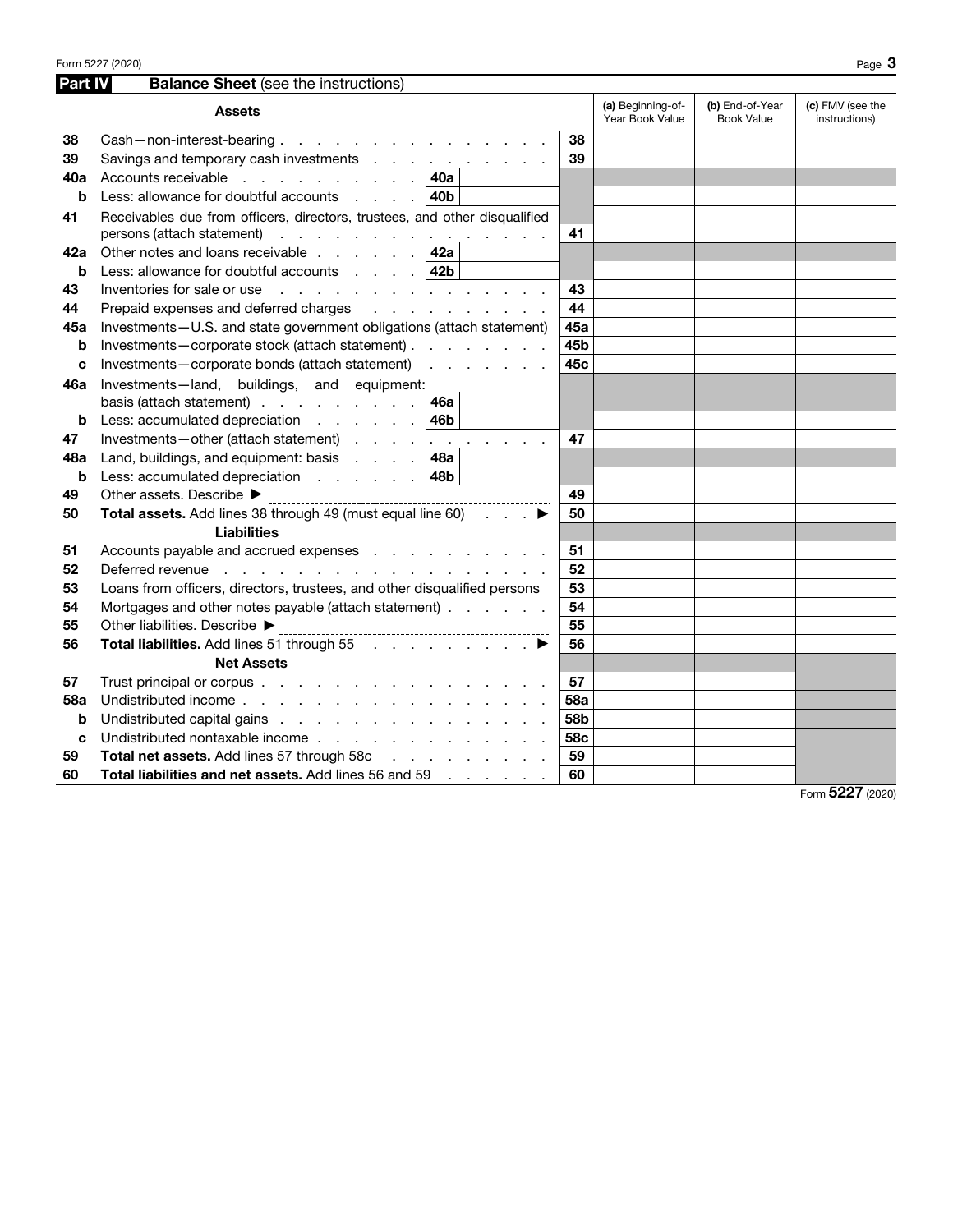|     | Form 5227 (2020)                                                                                                                                                                                                                                                                                  |                 |            | Page 4   |
|-----|---------------------------------------------------------------------------------------------------------------------------------------------------------------------------------------------------------------------------------------------------------------------------------------------------|-----------------|------------|----------|
|     | Part V-A<br>Charitable Remainder Annuity Trust (CRAT) Information (to be completed only by a Section 664 CRAT)                                                                                                                                                                                    |                 |            |          |
|     | 61a Enter the initial fair market value (FMV) of the property placed in the trust                                                                                                                                                                                                                 | 61a             |            |          |
| b   | Enter the total annual annuity amounts for all recipients<br>the contract of the contract of the contract of the                                                                                                                                                                                  | 61b             |            |          |
|     | Charitable Remainder Unitrust (CRUT) Information (to be completed only by a Section 664 CRUT)<br>Part V-B<br>(See the instructions)                                                                                                                                                               |                 |            |          |
| 62  | Is the CRUT a net income charitable remainder unitrust (NICRUT) as described in Regulations section<br>$1.664 - 3(a)(1)(i)(b)(1)?$                                                                                                                                                                |                 | Yes        | No       |
| 63  | Is the CRUT a net income with make-up charitable remainder unitrust (NIMCRUT) as described in Regulations                                                                                                                                                                                         |                 | Yes        | No       |
| 64  | Did the trust change its method of payment during the tax year?<br>and the company of the company of the company of the company of the company of the company of the company of the company of the company of the company of the company of the company of the company of the company of the comp |                 | <b>Yes</b> | No       |
|     | If "Yes," describe the triggering event including the date of the event and the old method of payment $\blacktriangleright$                                                                                                                                                                       |                 |            |          |
| 65а | Enter the unitrust fixed percentage to be paid to the recipients<br>$\mathcal{L}=\mathcal{L}$                                                                                                                                                                                                     | 65a             |            | %        |
| b   | Unitrust amount. Subtract line 56, column (c), from line 50, column (c), and multiply the result by                                                                                                                                                                                               | 65 <sub>b</sub> |            |          |
|     | If the answer is "Yes" on line 62 or line 63, go to line 66a. Otherwise, skip lines 66a through<br>67b and enter the line 65b amount on line 68.                                                                                                                                                  |                 |            |          |
| 66a | Trust's accounting income for 2020. Attach statement                                                                                                                                                                                                                                              | <b>66a</b>      |            |          |
|     | If the answer is "Yes" on line 62, go to line 66b. If the answer is "Yes" on line 63, skip line 66b<br>and go to line 67a.                                                                                                                                                                        |                 |            |          |
| b   | Enter the smaller of line 65b or line 66a here and on line 68. Skip lines 67a and 67b                                                                                                                                                                                                             | 66b             |            |          |
| 67a | Total accumulated distribution deficiencies from previous years (see the instructions)                                                                                                                                                                                                            | 67a             |            |          |
| b   | Add lines 65b and 67a<br>the contract of the contract of the contract of the contract of the contract of the contract of the contract of                                                                                                                                                          | 67b             |            |          |
|     | If lines 67a and 67b are completed, enter the smaller of line 66a or line 67b on line 68.                                                                                                                                                                                                         |                 |            |          |
| 68  |                                                                                                                                                                                                                                                                                                   | 68              |            |          |
| 69  | Carryover of accumulated distribution deficiency (only for trusts that answered "Yes" on line 63).                                                                                                                                                                                                |                 |            |          |
|     | Subtract line 68 from line 67b<br>the contract of the contract of the contract of the contract of the contract of the contract of the contract of                                                                                                                                                 | 69              |            |          |
| 70  | If this is the final return, enter the initial FMV of all assets placed in trust by the donor                                                                                                                                                                                                     | 70              |            |          |
| 71  | Did the trustee change the method of determining the FMV of the assets?                                                                                                                                                                                                                           |                 | Yes        | No       |
|     | If "Yes," attach an explanation.                                                                                                                                                                                                                                                                  |                 |            |          |
| 72  | Were any additional contributions received by the trust during 2020?                                                                                                                                                                                                                              |                 | Yes        | No       |
|     | If "Yes," be sure to complete all columns of line 7 in Schedule A, Part III.                                                                                                                                                                                                                      |                 |            |          |
|     | Part VI-A Statements Regarding Activities (see the instructions)                                                                                                                                                                                                                                  |                 |            |          |
| 73  | Are the requirements of section 508(e) satisfied either:                                                                                                                                                                                                                                          |                 |            | Yes   No |
|     | • By the language in the governing instrument; or                                                                                                                                                                                                                                                 |                 |            |          |
|     | . By state legislation that effectively amends the governing instrument so that no mandatory directions                                                                                                                                                                                           |                 |            |          |
|     | that conflict with the state law remain in the governing instrument?                                                                                                                                                                                                                              |                 | 73         |          |
| 74  | Are you using this return only to report the income and assets of a segregated amount under section                                                                                                                                                                                               |                 | 74<br>EOO7 |          |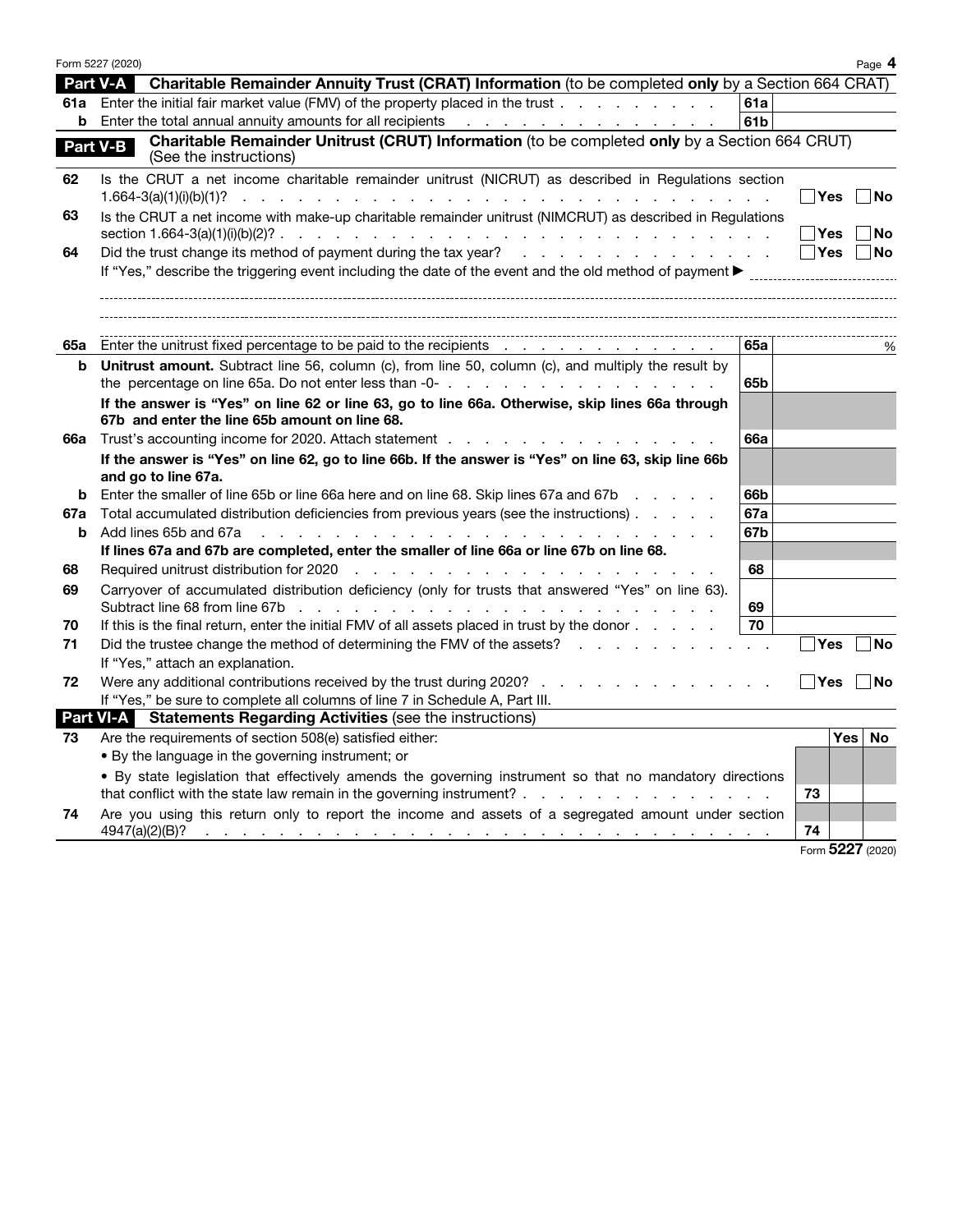|    | Form 5227 (2020)                                                                                                                                                                                                                                                                                                                |            |          | Page 5 |
|----|---------------------------------------------------------------------------------------------------------------------------------------------------------------------------------------------------------------------------------------------------------------------------------------------------------------------------------|------------|----------|--------|
|    | <b>Part VI-B</b><br>Statements Regarding Activities for Which Form 4720 May Be Required                                                                                                                                                                                                                                         |            |          |        |
|    | File Form 4720 if any item is checked in the "Yes" column (to the right), unless an exception applies.                                                                                                                                                                                                                          |            | Yes   No |        |
| 75 | Self-dealing (section 4941):                                                                                                                                                                                                                                                                                                    |            |          |        |
| a  | During 2020, did the trust (either directly or indirectly):                                                                                                                                                                                                                                                                     |            |          |        |
|    | (1) Engage in the sale or exchange, or leasing of property with a disqualified person?<br>∣ ∣Yes<br>∣No                                                                                                                                                                                                                         |            |          |        |
|    | (2) Borrow money from, lend money to, or otherwise extend credit to (or accept it from)                                                                                                                                                                                                                                         |            |          |        |
|    | Yes<br>a disqualified person?<br>No<br>a construction of the contract of the construction of the construction of the construction of the construction of the construction of the construction of the construction of the construction of the construction of the cons                                                           |            |          |        |
|    | (3) Furnish goods, services, or facilities to (or accept them from) a disqualified person? .<br>Yes<br>No                                                                                                                                                                                                                       |            |          |        |
|    | (4) Pay compensation to, or pay or reimburse the expenses of, a disqualified person?<br><b>Yes</b><br>No                                                                                                                                                                                                                        |            |          |        |
|    | (5) Transfer any income or assets to a disqualified person (or make any of either available<br>for the benefit or use of a disqualified person)?<br>∣ No<br>∣ ∣Yes                                                                                                                                                              |            |          |        |
|    | (6) Agree to pay money or property to a government official? (Exception. Check "No" if<br>the trust agreed to make a grant to or to employ the official for a period after<br>termination of government service, if terminating within 90 days.)<br>Yes<br>l No                                                                 |            |          |        |
| b  | If any answer is "Yes" to lines 75a(1) through (6), did any of the acts fail to qualify under the exceptions<br>described in Regulations sections 53.4941(d)-3 and 4, or in a current Notice regarding disaster assistance                                                                                                      |            |          |        |
|    |                                                                                                                                                                                                                                                                                                                                 | 75b        |          |        |
|    | Organizations relying on a current Notice regarding disaster assistance, check here                                                                                                                                                                                                                                             |            |          |        |
| с  | Did the trust engage in a prior year in any of the acts described in line 75a, other than excepted acts, that                                                                                                                                                                                                                   | 75c        |          |        |
| 76 | Does section 4947(b)(3)(A) or (B) apply? (see the instructions) $\Box$ Yes $\Box$ No                                                                                                                                                                                                                                            |            |          |        |
|    | If "Yes," check the "N/A" box in lines 77 and 78.                                                                                                                                                                                                                                                                               |            |          |        |
| 77 | Taxes on excess business holdings (section 4943): $\Box$ N/A                                                                                                                                                                                                                                                                    |            |          |        |
| a  | Did the trust hold more than a 2% direct or indirect interest in any business enterprise at                                                                                                                                                                                                                                     |            |          |        |
|    | any time during 2020?<br>∣Yes ∣<br>∣No                                                                                                                                                                                                                                                                                          |            |          |        |
| b  | If "Yes," did the trust have excess business holdings in 2020 as a result of (1) any purchase by the trust or<br>disqualified persons after May 26, 1969; (2) the lapse of the 5-year period (or longer period approved by the<br>Commissioner under section 4943(c)(7)) to dispose of holdings acquired by gift or bequest; or |            |          |        |
|    | (3) the lapse of the 10-, 15-, or 20-year first phase holding period? $\ldots$ , $\ldots$ , $\ldots$ , $\ldots$ , $\ldots$                                                                                                                                                                                                      | 77b        |          |        |
|    | Use Schedule C, Form 4720, to determine if the trust had excess business holdings in 2020.                                                                                                                                                                                                                                      |            |          |        |
| 78 | Taxes on investments that jeopardize charitable purposes (section 4944): $\Box$ N/A                                                                                                                                                                                                                                             |            |          |        |
| а  | Did the trust invest during 2020 any amount in a manner that would jeopardize its charitable purpose?                                                                                                                                                                                                                           | <b>78a</b> |          |        |
| b  | Did the trust make any investment in a prior year (but after December 31, 1969) that could jeopardize its<br>charitable purpose that had not been removed from jeopardy before January 1, 2020?                                                                                                                                 | 78b        |          |        |
| 79 | Taxes on taxable expenditures (section 4945) and political expenditures (section 4955):                                                                                                                                                                                                                                         |            |          |        |
| a  | During 2020, did the trust pay or incur any amount to:                                                                                                                                                                                                                                                                          |            |          |        |
|    | (1) Carry on propaganda, or otherwise attempt to influence legislation (section 4945(e))?<br>$\Box$ Yes $\Box$ No                                                                                                                                                                                                               |            |          |        |
|    | (2) Influence the outcome of any specific public election (see section 4955); or to carry                                                                                                                                                                                                                                       |            |          |        |
|    | on, directly or indirectly, any voter registration drive?<br>$\blacksquare$ Yes<br>  No                                                                                                                                                                                                                                         |            |          |        |
|    | (3) Provide a grant to an individual for travel, study, or other similar purposes?<br>$\blacksquare$ Yes<br>∣No                                                                                                                                                                                                                 |            |          |        |
|    | (4) Provide a grant to an organization other than a charitable, etc., organization described<br>in section 509(a)(1), (2), or (3), or section $4940(d)(2)$ ?<br>∣ No<br>$\Box$ Yes                                                                                                                                              |            |          |        |
|    | (5) Provide for any purpose other than religious, charitable, scientific, literary, or<br>educational, or for the prevention of cruelty to children or animals?<br>  Yes   No                                                                                                                                                   |            |          |        |
| b  | If any answer is "Yes" to lines 79a(1) through (5), did any of the transactions fail to qualify under the                                                                                                                                                                                                                       |            |          |        |
|    | exceptions described in Regulations section 53.4945, or in a current Notice regarding disaster assistance                                                                                                                                                                                                                       |            |          |        |
|    |                                                                                                                                                                                                                                                                                                                                 | 79b        |          |        |
|    | Organizations relying on a current Notice regarding disaster assistance, check here                                                                                                                                                                                                                                             |            |          |        |
| c  | If the answer is "Yes" to line 79a(4), does the trust claim exemption from the tax because                                                                                                                                                                                                                                      |            |          |        |
|    | it maintained expenditure responsibility for the grant? $\ldots$ , $\ldots$ , $\ldots$ , $\ldots$ , $\Box$ Yes<br>∣No                                                                                                                                                                                                           |            |          |        |
|    | If "Yes," attach the statement required by Regulations section 53.4945-5(d).                                                                                                                                                                                                                                                    |            |          |        |
| 80 | Personal benefit contracts (section 170(f)(10)):                                                                                                                                                                                                                                                                                |            |          |        |
| а  | Did the trust, during the year, receive any funds, directly or indirectly, to pay premiums on                                                                                                                                                                                                                                   |            |          |        |
|    | a personal benefit contract?<br>$\blacksquare$ Yes<br>∣No<br>a construction of the construction of the construction of the construction of the construction of the construction of the construction of the construction of the construction of the construction of the construction of the                                      |            |          |        |
|    | b Did the trust, during the year, pay premiums, directly or indirectly, on a personal benefit contract?                                                                                                                                                                                                                         | 80b        |          |        |
|    | If "Yes" to line 80b, file Form 8870 (see the instructions).                                                                                                                                                                                                                                                                    |            |          |        |

Form 5227 (2020)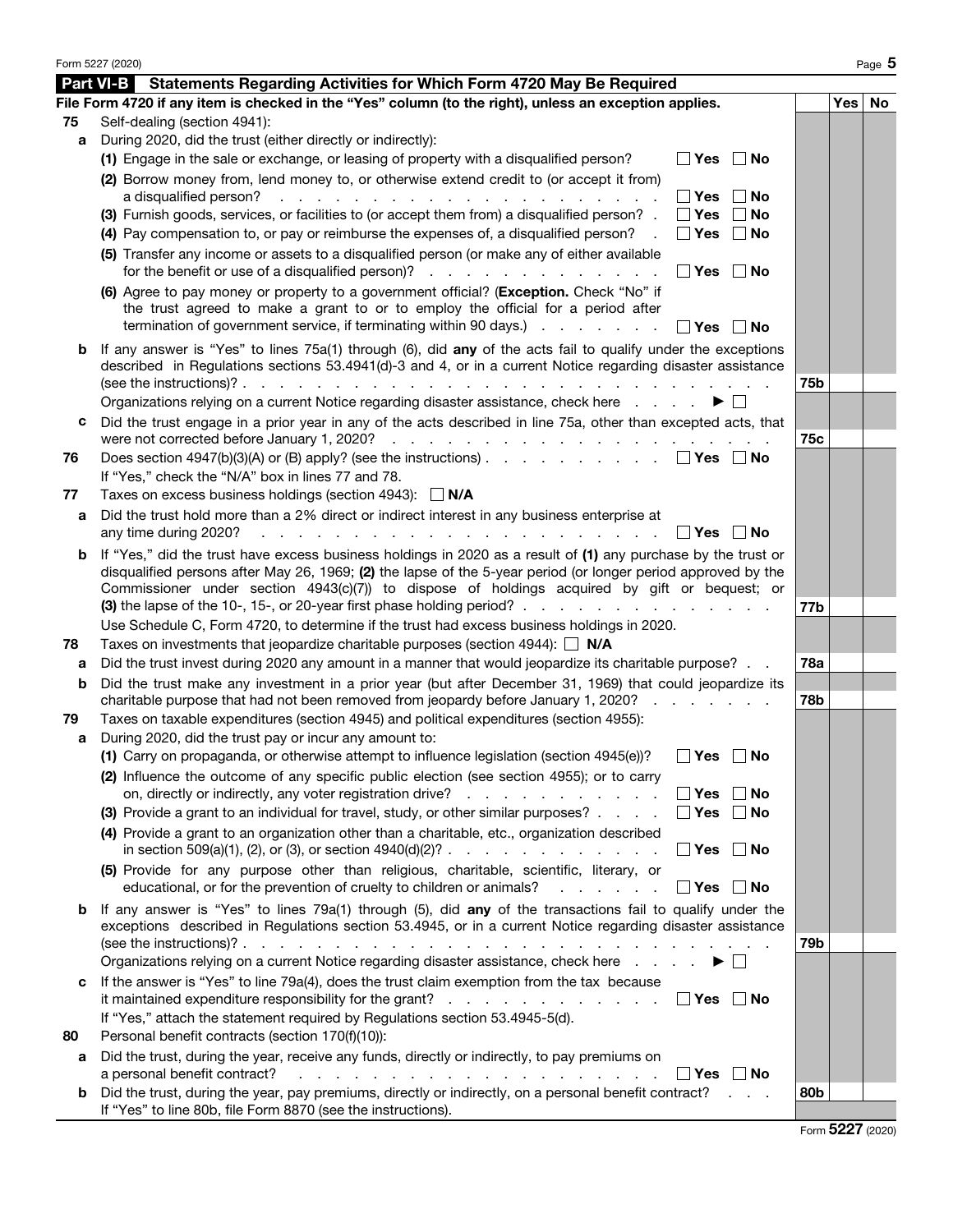|                            | Form 5227 (2020)                                                                                                                     |                                                                                                 |                                                                                                                                                                                                                                                                                                                                                                    |      |                                |                  | Page 6                   |  |
|----------------------------|--------------------------------------------------------------------------------------------------------------------------------------|-------------------------------------------------------------------------------------------------|--------------------------------------------------------------------------------------------------------------------------------------------------------------------------------------------------------------------------------------------------------------------------------------------------------------------------------------------------------------------|------|--------------------------------|------------------|--------------------------|--|
|                            | <b>Part VII</b>                                                                                                                      | (see the instructions)                                                                          | Questionnaire for Charitable Lead Trusts, Pooled Income Funds, and Charitable Remainder Trusts                                                                                                                                                                                                                                                                     |      |                                |                  |                          |  |
|                            |                                                                                                                                      |                                                                                                 | <b>Section A-All Trusts</b>                                                                                                                                                                                                                                                                                                                                        |      |                                |                  |                          |  |
| 81<br>82                   |                                                                                                                                      | If line 82 is checked and this is not a final return, attach an explanation.                    | Check this box if any of the split-interest trust's income interests expired during 2020<br>Check this box if all of the split-interest trust's income interests expired before 2020                                                                                                                                                                               |      | and a strain and a strain and  |                  |                          |  |
|                            |                                                                                                                                      |                                                                                                 | <b>Section B-Charitable Lead Trusts</b>                                                                                                                                                                                                                                                                                                                            |      |                                |                  |                          |  |
| 83                         |                                                                                                                                      | paid for charitable purposes?                                                                   | Does the governing instrument require income in excess of the required annuity or unitrust payments to be                                                                                                                                                                                                                                                          |      |                                | Yes   No         |                          |  |
| 84<br>85                   |                                                                                                                                      |                                                                                                 | Enter the amount of any excess income required to be paid for charitable purposes for 2020.<br>Enter the amount of annuity or unitrust payments required to be paid to charitable beneficiaries for 2020.                                                                                                                                                          |      | 84<br>85                       |                  |                          |  |
|                            |                                                                                                                                      |                                                                                                 | <b>Section C-Pooled Income Funds</b>                                                                                                                                                                                                                                                                                                                               |      |                                |                  |                          |  |
| 86                         |                                                                                                                                      | Enter the amount of contributions received during 2020                                          |                                                                                                                                                                                                                                                                                                                                                                    |      | 86                             |                  |                          |  |
| 87                         | Enter the amount required to be distributed for 2020 to satisfy the remainder interest                                               | 87                                                                                              |                                                                                                                                                                                                                                                                                                                                                                    |      |                                |                  |                          |  |
| 88                         | undistributed                                                                                                                        | Enter any amounts that were required to be distributed to the remainder beneficiary that remain | 88                                                                                                                                                                                                                                                                                                                                                                 |      |                                |                  |                          |  |
| 89                         |                                                                                                                                      |                                                                                                 | Enter the amount of income required to be paid to the charitable remainder beneficiary for 2020                                                                                                                                                                                                                                                                    |      | 89                             |                  |                          |  |
|                            |                                                                                                                                      |                                                                                                 | <b>Section D-Charitable Remainder Trusts</b>                                                                                                                                                                                                                                                                                                                       |      |                                |                  |                          |  |
| 90                         |                                                                                                                                      |                                                                                                 | Check this box if you are filing for a charitable remainder annuity trust or a charitable remainder unitrust whose                                                                                                                                                                                                                                                 |      |                                |                  | $\Box$                   |  |
| 91                         |                                                                                                                                      |                                                                                                 | Check this box if you are making an election under Regulations section $1.664-2(a)(1)(i)(a)(2)$ or $1.664-3(a)(1)(i)(g)(2)$ to<br>treat income generated from certain property distributions (other than cash) by the trust as occurring on the last day<br>of the tax year. (see the instructions) $\cdots$ $\cdots$ $\cdots$ $\cdots$ $\cdots$ $\cdots$ $\cdots$ |      |                                |                  |                          |  |
| 92                         |                                                                                                                                      |                                                                                                 | Are you making an election under Regulations section 1.1411-10(g) with respect to a controlled foreign<br>corporation or a qualified electing fund? (see the instructions) and a contract of the contract of the instructions)                                                                                                                                     |      |                                | ∣ ∣ Yes          | No                       |  |
| 93                         |                                                                                                                                      |                                                                                                 | Is this the initial return? If "Yes," attach a copy of the trust instrument                                                                                                                                                                                                                                                                                        |      |                                | $\Box$ Yes       | No                       |  |
| 94<br>95а                  |                                                                                                                                      |                                                                                                 | Was the trust instrument amended during the year? If "Yes," attach a copy<br>If this is the final return, were final distributions made according to the trust instrument?                                                                                                                                                                                         |      |                                | ∣ ∣Yes<br>∣ ∣Yes | No<br>No<br>$\mathbf{I}$ |  |
| b                          |                                                                                                                                      | If "Yes," did you complete line 31?                                                             | the contract of the contract of the contract of the contract of the contract of                                                                                                                                                                                                                                                                                    |      |                                | Yes              | $\Box$ No                |  |
|                            |                                                                                                                                      | If either line 95a or 95b is "No," explain why ▶                                                |                                                                                                                                                                                                                                                                                                                                                                    |      |                                |                  |                          |  |
|                            |                                                                                                                                      |                                                                                                 |                                                                                                                                                                                                                                                                                                                                                                    |      |                                |                  |                          |  |
|                            |                                                                                                                                      |                                                                                                 |                                                                                                                                                                                                                                                                                                                                                                    |      |                                |                  |                          |  |
|                            |                                                                                                                                      |                                                                                                 |                                                                                                                                                                                                                                                                                                                                                                    |      |                                |                  |                          |  |
| 96                         | At any time during calendar year 2020, did the trust have an interest in or a signature or other authority over a<br>∣ lYes<br>∣ ∣No |                                                                                                 |                                                                                                                                                                                                                                                                                                                                                                    |      |                                |                  |                          |  |
|                            |                                                                                                                                      |                                                                                                 | See the instructions for exceptions and filing requirements for FinCEN Form 114.                                                                                                                                                                                                                                                                                   |      |                                |                  |                          |  |
|                            |                                                                                                                                      | If "Yes," enter the name of the foreign country ▶                                               |                                                                                                                                                                                                                                                                                                                                                                    |      |                                |                  |                          |  |
| <b>Sign</b><br><b>Here</b> |                                                                                                                                      | has any knowledge.                                                                              | Under penalties of perjury, I declare that I have examined this return, including accompanying schedules and statements, and to the best of my<br>knowledge and belief, it is true, correct, and complete. Declaration of preparer (other than trustee) is based on all information of which preparer                                                              |      |                                |                  |                          |  |
|                            |                                                                                                                                      | Signature of trustee or officer representing trustee                                            |                                                                                                                                                                                                                                                                                                                                                                    |      | Date                           |                  |                          |  |
| Paid                       |                                                                                                                                      | Print/Type preparer's name                                                                      | Preparer's signature                                                                                                                                                                                                                                                                                                                                               | Date | Check L<br>if<br>self-employed | <b>PTIN</b>      |                          |  |
| <b>Preparer</b>            |                                                                                                                                      | Firm's name ▶                                                                                   |                                                                                                                                                                                                                                                                                                                                                                    |      | Firm's EIN ▶                   |                  |                          |  |
| <b>Use Only</b>            |                                                                                                                                      | Firm's address ▶                                                                                |                                                                                                                                                                                                                                                                                                                                                                    |      | Phone no.                      |                  |                          |  |